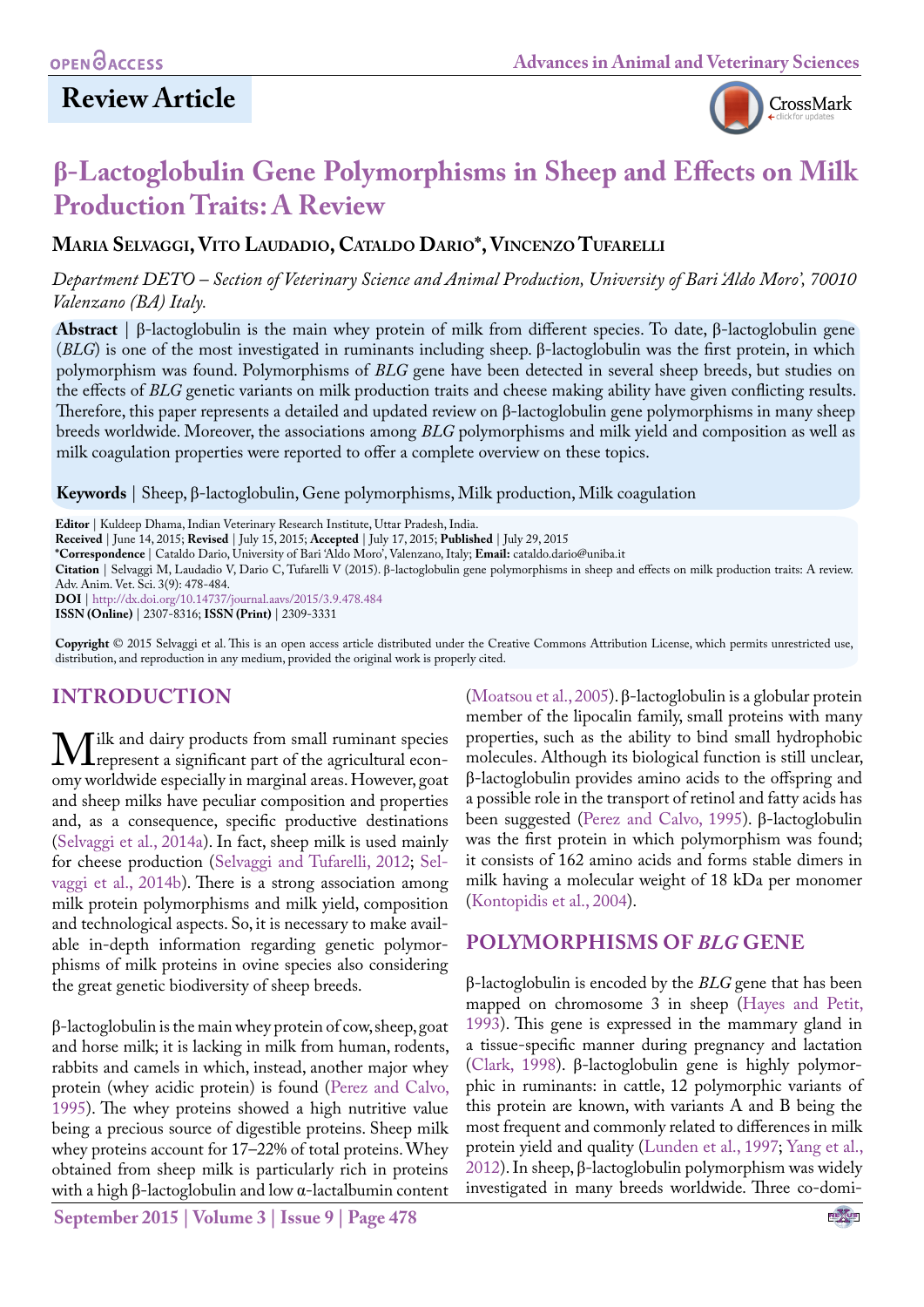## **OPEN**OACCESS

#### **Advances in Animal and Veterinary Sciences**

nant alleles (A, B and C) have been reported in this species differing by one or more amino acid changes. The genetic variant A differs from variant B in the amino acid sequence at position 20 (Tyr→His) [\(Bell and McKenzie, 1967;](#page-4-1) [Kol](#page-5-4)[de and Braunitzer, 1983;](#page-5-4) [Ali et al., 1990\)](#page-4-2). Later, [Erhardt](#page-5-5) [\(1989\)](#page-5-5) found a new and rare variant indicated as C that is a subtype of variant A with a single amino acid exchange at position 148 (Arg→Gln). Variants A and B are the most common and have been detected in many breeds (see [Table](#page-1-0)  [1](#page-1-0), [2](#page-2-0) and [3](#page-3-0)). The rare variant C was detected only in few

<span id="page-1-0"></span>

| Table 1: Summary of published allelic frequencies of $\beta$ -lactoglobulin gene in different sheep breeds with different |  |  |  |  |  |
|---------------------------------------------------------------------------------------------------------------------------|--|--|--|--|--|
| purpose from Asia                                                                                                         |  |  |  |  |  |

| <b>Breed</b>   | Purpose           | $\bf{A}$ | $\bf{B}$ | $\mathbf C$              | References              |
|----------------|-------------------|----------|----------|--------------------------|-------------------------|
| Nagdi          | Meat              |          | 1.000    |                          | El-Shazly et al., 2012  |
| Harry          | Meat              |          | 1.000    | ÷                        | El-Shazly et al., 2012  |
| Muzzafarnagri  | Meat, Carpet wool | 0.100    | 0.900    | $\qquad \qquad -$        | Arora et al., 2010      |
| Zel            | Meat              | 0.140    | 0.860    | ۰                        | Yousefi et al, 2013     |
| Jalauni        | Meat, Carpet wool | 0.160    | 0.840    | $\overline{\phantom{a}}$ | Arora et al., 2010      |
| Magra          | Carpet wool       | 0.193    | 0.807    |                          | Arora et al., 2010      |
| Rampur Bushair | Carpet wool       | 0.273    | 0.727    | -                        | Arora et al., 2010      |
| Mandya         | Meat              | 0.273    | 0.727    | ÷                        | Arora et al., 2010      |
| Garole         | Meat              | 0.277    | 0.723    | $\overline{\phantom{a}}$ | Arora et al., 2010      |
| Ganjam         | Meat, Carpet wool | 0.326    | 0.674    |                          | Arora et al., 2010      |
| Afshari        | Meat              | 0.340    | 0.660    | $\overline{\phantom{a}}$ | Elyasi et al., 2010     |
| Awassi         | Dairy             | 0.348    | 0.352    | -                        | Anton et al., 1999      |
| Moghani        | Meat              | 0.360    | 0.640    | $\overline{\phantom{a}}$ | Elyasi et al., 2010     |
| Changthangi    | Carpet wool       | 0.386    | 0.614    |                          | Arora et al., 2010      |
| Patanwadi      | Carpet wool       | 0.410    | 0.590    | $\qquad \qquad -$        | Jyotsana et al., 2014   |
| Jaisalmeri     | Carpet wool       | 0.425    | 0.575    | ۳                        | Arora et al., 2010      |
| Kheri          | Meat, carpet wool | 0.472    | 0.528    |                          | Arora et al., 2010      |
| Arkharmerino   | Fine wool         | 0.480    | 0.520    | ۰                        | Elyasi et al., 2010     |
| Kendrapada     | Meat              | 0.480    | 0.520    |                          | Jyotsana et al., 2014   |
| Sonadi         | Meat, carpet wool | 0.499    | 0.501    | -                        | Arora et al., 2010      |
| Dekkani        | Meat, coarse wool | 0.500    | 0.500    |                          | Arora et al., 2010      |
| Madgyal        | Meat              | 0.500    | 0.500    | ۳                        | Jyotsana et al., 2014   |
| Kurdi          | Meat              | 0.510    | 0.490    |                          | Nassiry et al., 2007    |
| Malpura        | Wool              | 0.510    | 0.490    | ÷                        | Jyotsana et al., 2014   |
| Makoei         | Meat, Carpet wool | 0.530    | 0.470    |                          | Elyasi et al., 2010     |
| Chhotanagpuri  | Carpet wool       | 0.531    | 0.469    |                          | Arora et al., 2010      |
| Ghezel         | Meat, Carpet wool | 0.560    | 0.440    |                          | Elyasi et al., 2010     |
| Morkaraman     | Meat, Carpet wool | 0.560    | 0.440    |                          | Çelik and Özdemir, 2006 |
| Marwari        | Carpet wool       | 0.562    | 0.438    |                          | Arora et al., 2010      |
| Chokla         | Carpet wool       | 0.569    | 0.431    |                          | Arora et al., 2010      |
| Awassi         | Dairy             | 0.630    | 0.370    |                          | Celik and Özdemir, 2006 |
| Nali           | Carpet wool       | 0.630    | 0.370    |                          | Jyotsana et al., 2014   |
| Karakul        | Pelt, wool, meat  | 0.714    | 0.286    | -                        | Kevorkian et al., 2008  |
| Gökçeada       | Dairy, meat, wool | 0.763    | 0.237    |                          | Elmaci et al., 2006     |
| Kivircik       | Meat, wool, dairy | 0.776    | 0.224    |                          | Elmaci et al., 2006     |
| Dumba          | Carpet wool       | 0.950    | 0.050    |                          | Jyotsana et al., 2014   |
| Sakiz          | Dairy, wool, meat | 0.976    | 0.024    | -                        | Elmaci et al., 2006     |
| Noami          | Meat              | 1.000    | ÷,       |                          | El-Shazly et al., 2012  |
| Sawakni        | Meat              | 1.000    |          |                          | El-Shazly et al., 2012  |

Sheep breeds in which the associations among polymorphism and milk traits where investigated are highlighted in bold

**September 2015 | Volume 3 | Issue 9 | Page 479**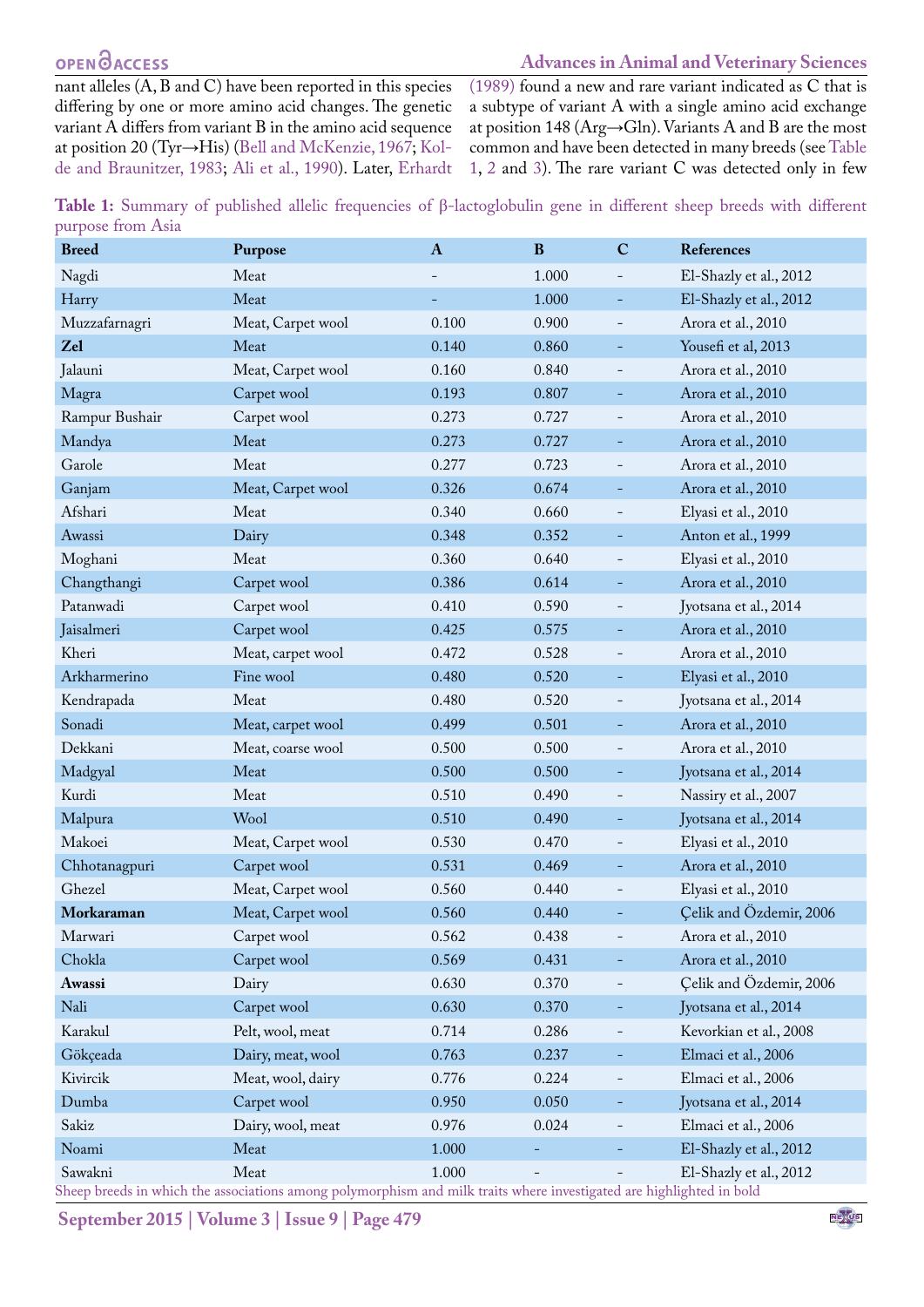<span id="page-2-0"></span>**Table 2:** Summary of published allelic frequencies of β-lactoglobulin gene in different sheep breeds with different purpose from Europe

| <b>Breed</b>                   | Purpose            | A     | B     | $\mathbf C$                  | References                 |  |
|--------------------------------|--------------------|-------|-------|------------------------------|----------------------------|--|
| Sarda                          | Dairy              | 0.274 | 0.726 | $\overline{\phantom{a}}$     | Pietrolà et al., 2000      |  |
| Churra                         | Dairy              | 0.310 | 0.690 | $\equiv$                     | Gutiérrez-Gil et al., 2001 |  |
| Rhön                           | Meat               | 0.324 | 0.676 | $\overline{\phantom{0}}$     | Erhardt, 1989              |  |
| Carranzana                     | Dairy              | 0.350 | 0.640 | 0.010                        | Calavia, 1997              |  |
| Valle del Belice               | Dairy              | 0.350 | 0.650 |                              | Giaccone et al., 2000      |  |
| Valachian                      | Dairy, wool, meat  | 0.353 | 0.647 | $\equiv$                     | Miluchová et al., 2011     |  |
| <b>Black Merino</b>            | Fine wool          | 0.392 | 0.607 | 0.001                        | Ramos et al., 2009         |  |
| Romanian Rusty Tsigai          | Dairy, wool, meat  | 0.420 | 0.580 | -                            | Kusza et al., 2015         |  |
| Romanov                        | Meat, wool         | 0.430 | 0.570 |                              | Mácha and Novackova, 1974  |  |
| Gyimesi Racka                  | Dairy, wool, meat  | 0.460 | 0.540 | $\equiv$                     | Kusza et al., 2015         |  |
| <b>White Merino</b>            | Fine wool          | 0.464 | 0.535 | 0.001                        | Ramos et al., 2009         |  |
| Lacha                          | Dairy              | 0.470 | 0.530 | Ξ                            | Recio et al., 1997         |  |
| Bosnian Pramenka               | Dairy              | 0.470 | 0.530 | $\overline{\phantom{a}}$     | Kusza et al., 2015         |  |
| Lacaune                        | Dairy              | 0.473 | 0.527 | -                            | Anton et al., 1999         |  |
| <b>Polish Merino</b>           | Fine wool          | 0.480 | 0.520 | $\overline{\phantom{a}}$     | Kaweka and Radko, 2011     |  |
| <b>Polish Merino</b>           | Fine wool          | 0.498 | 0.502 | $\overline{\phantom{a}}$     | Mroczkowski et al., 2004   |  |
| <b>Polish Mountain</b>         | Carpet wool, dairy | 0.500 | 0.500 | $\qquad \qquad -$            | Kaweka and Radko, 2011     |  |
| Lacha                          | Dairy              | 0.500 | 0.490 | 0.010                        | Calavia, 1997              |  |
| Comisana                       | Dairy              | 0.500 | 0.500 | $\overline{\phantom{a}}$     | Chiofalo et al., 1986      |  |
| Hungarian Tsigai               | Dairy              | 0.510 | 0.490 | $\overline{\phantom{a}}$     | Kusza et al., 2015         |  |
| Lithuanian Blackface           | Meat, wool         | 0.520 | 0.480 | $\overline{\phantom{a}}$     | Kučinskiene et al., 2005   |  |
| <b>Massese</b>                 | Dairy              | 0.520 | 0.480 | Ξ                            | Mele et al., 2007          |  |
| Pleven                         | Dairy              | 0.528 | 0.472 | $\overline{\phantom{a}}$     | Erhardt, 1989              |  |
| Slovakian Tsigai               | Dairy, wool, meat  | 0.540 | 0.460 | ÷                            | Kusza et al., 2015         |  |
| Bergschaf                      | Meat, coarse wool  | 0.550 | 0.450 | $\overline{\phantom{a}}$     | Kaweka and Radko, 2011     |  |
| Serbian Cokanski Tsigai        | Dairy, wool, meat  | 0.550 | 0.450 | $\equiv$                     | Kusza et al., 2015         |  |
| Merinoland                     | Fine wool          | 0.579 | 0.246 | 0.175                        | Erhardt, 1989              |  |
| <b>Spanish Merino</b>          | Fine wool          | 0.580 | 0.410 | 0.010                        | Recio et al., 1997         |  |
| Croatian Tsigai                | Dairy, wool, meat  | 0.580 | 0.420 |                              | Kusza et al., 2015         |  |
| Manchega                       | Dairy              | 0.610 | 0.390 | ÷                            | Martínez et al., 1993      |  |
| Gentile di Puglia              | Wool, meat         | 0.613 | 0.387 | $\overline{\phantom{0}}$     | Chessa et al., 2003        |  |
| Serra da Estrela               | Dairy              | 0.620 | 0.378 | 0.002                        | Ramos et al., 2009         |  |
| Altamurana                     | Dairy              | 0.625 | 0.375 | -                            | Dario et al., 2005         |  |
| Lacaune                        | Dairy              | 0.630 | 0.370 | $\equiv$                     | Barillet et al., 1993      |  |
| Leccese                        | Dairy              | 0.630 | 0.370 | $\qquad \qquad \blacksquare$ | Dario et al., 2008         |  |
| Racka                          | Dairy, wool, meat  | 0.640 | 0.360 | $\overline{\phantom{a}}$     | Kusza et al., 2015         |  |
| Friesian                       | Dairy              | 0.660 | 0.340 | $\overline{\phantom{0}}$     | Kaweka and Radko, 2011     |  |
| Bulgarian Tsigai               | Dairy, wool, meat  | 0.680 | 0.320 | ÷                            | Kusza et al., 2015         |  |
| Merino                         | Fine wool          | 0.684 | 0.316 | $\overline{\phantom{a}}$     | Corral et al., 2010        |  |
| Lithuanian Native Coarsewooled | Meat, wool         | 0.690 | 0.310 |                              | Kučinskiene et al., 2005   |  |
| <b>East Friesian</b>           | Dairy              | 0.690 | 0.310 | $\overline{\phantom{0}}$     | Staiger et al., 2010       |  |

Sheep breeds in which the associations among polymorphism and milk traits where investigated are highlighted in bold

**September 2015 | Volume 3 | Issue 9 | Page 480** breeds such as: Merinoland, Lacha, Carranzana, Spanish Merino, Serra da Estrela, White Merino, and Black

Merino [\(Erhardt, 1989;](#page-5-5) [Calavia, 1997;](#page-4-6) [Recio et al., 1997](#page-6-7); [Ramos et al., 2009\)](#page-6-6). [Erhardt \(1989\)](#page-5-5) suggested that the al-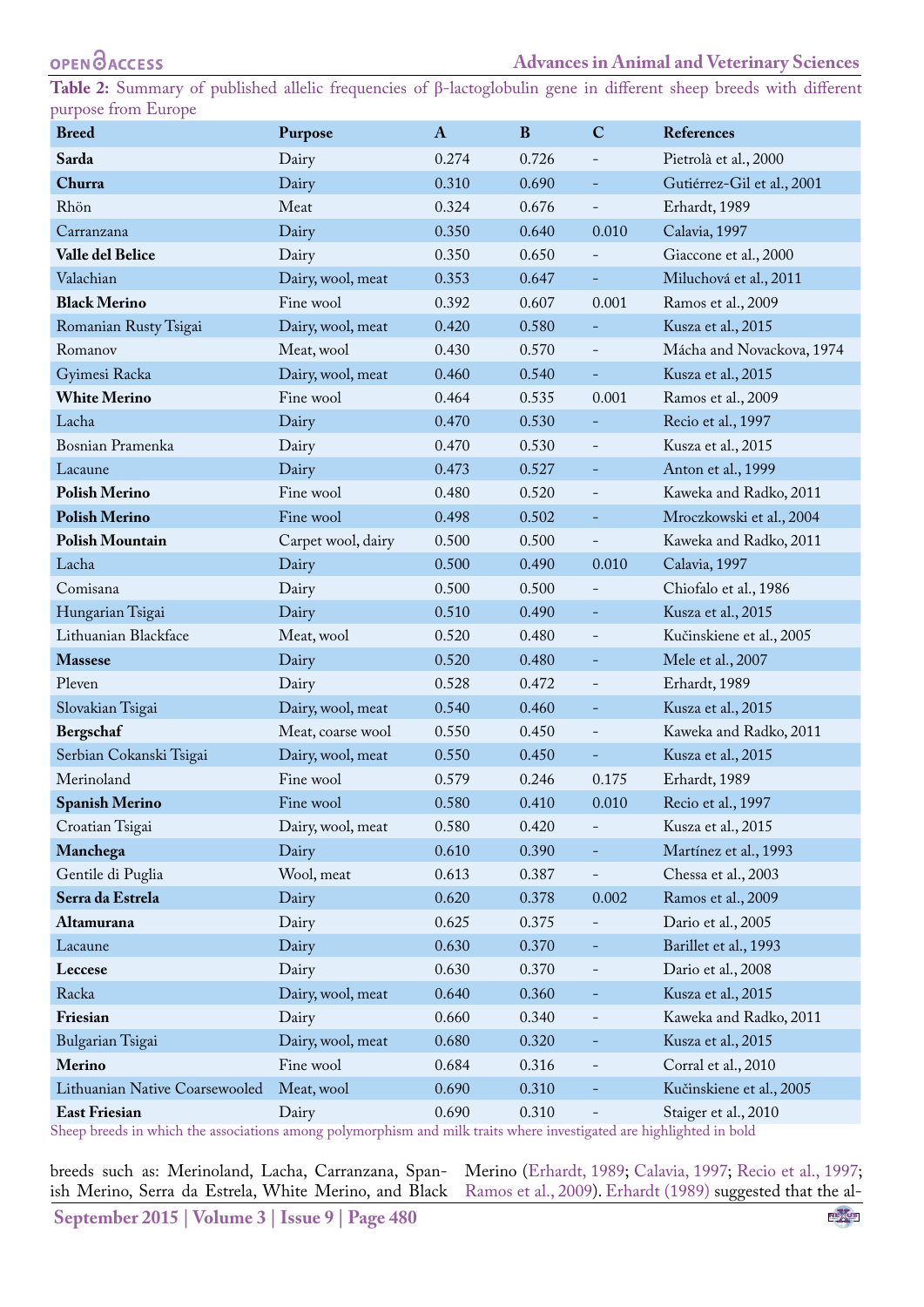#### **OPEN**OACCESS

lele C perhaps originated from the Spanish Merinos considering that both Merinoland and Hungarian Merino, in which the allele C was detected, contain blood from Spanish Merinos. This hypothesis may be strengthened by the allele C detection in Black Merino and White Merino [\(Ramos et al., 2009\)](#page-6-6). As reported in [Table 1,](#page-1-0) four sheep breeds from Saudi Arabia were found monomorphic: in particular, in Noami and Sawakni breeds only the allele A was found; whereas Nagdi and Harry breeds were genotyped as BB ([El-Shazly et al., 2012\)](#page-5-6). Moreover, most of sheep breeds from India showed a prevalence of B allele; as a consequence, [Arora et al. \(2010\)](#page-4-3) suggested that the B allele could possibly be considered the ancestral variant of *BLG* in Indian sheep. In fact, in many breeds from India, the frequency of allele B was higher than that reported in breeds from Southwest Asia, Eastern and Central Europe and Mediterranean countries ([Table 1](#page-1-0) and [2\)](#page-2-0). In addition, only few investigations on *BLG* polymorphisms were carried out in countries other than Europe and Asia; sheep breeds from Africa, America and Oceania showed a frequency of A allele ranging from 0.704-0.950, and no evidence of C allele was found [\(Table 3](#page-3-0)).

### **RELATIONSHIP BETWEEN GENETIC VARIANTS OF** *BLG* **GENE AND MILK PRODUCTION TRAITS**

Polymorphisms of *BLG* gene may be helpful as informative molecular markers for milk yield and composition as well as for rheological properties of milk. However, the influence of *BLG* polymorphism on milk yield and composition and cheese-making properties is controversial, indicating superiority of either the A or B allele or no relationship with quantitative traits.

In Valle del Belice ewes, the AA genotype was associated with greater milk production [\(Giaccone et al., 2000\)](#page-5-12). A similar result was found in Sarda breed; in this case, animals carrying AA and AB genotypes had higher milk yield than BB ewes [\(Nudda et al., 2000,](#page-5-18) [2003\)](#page-5-19). In East Friesian sheep, it was observed a higher milk yield during the first lactation in individuals carrying AA genotype; whereas BB genotype ewes had the highest milk yield in the following lactations ([Schmoll et al., 1999](#page-6-9)). In Portuguese dairy sheep studied by [Ramos et al. \(2009\)](#page-6-6), homozygous AA ewes presented lower values of milk yield and no differences between AB and BB genotypes were found. No differences in terms of milk production among genotypes were found in Sarda (Pietrolà et al., 2000), East Friesian ([Staiger et al.,](#page-6-8) [2010](#page-6-8)), Polish Mountain, Polish Merino, East Friesian, and Bergschaf ([Kaweka and Radko, 2011\)](#page-5-13) and in West African sheep (Aranguren-Méndez et al., 2012). Some investigations assessed the superiority of the B allele ([Rampilli et](#page-6-10) [al., 1997;](#page-6-10) Bolla et al., 1989). Later, this result was confirmed by [Corral et al. \(2010\)](#page-4-9) in Merino sheep breed.

As for milk quality, recently [Corral et al. \(2010\)](#page-4-9) demonstrated that Merino ewes genotyped as AA were those that produced the highest fat and protein percentages. Moreover, heterozygous Serra da Estrela animals presented higher milk fat content than those carrying genotype BB. Besides, AA Merino ewes had higher milk protein content than animals with genotype AB ([Ramos et al., 2009\)](#page-6-6). A positive association was found between AB genotype and fat and lactose percentages in milk from Iranian indigenous Zel sheep breed ([Yousefi et al., 2013](#page-6-5)). Previous findings by [Dario et al. \(2005](#page-5-16), [2008](#page-5-17)) in Altamurana and Leccese breeds reported a superiority of AA and AB genotypes for fat and whey protein percentages in milk. Martínez et al. (1993) pointed out a highly significant and positive effect of AA and AB genotypes on milk protein and casein contents in Manchega sheep. On the other hand, [Giaccone et](#page-5-12) [al. \(2000\)](#page-5-12) reported a positive effect of BB genotype on milk protein and fat contents, and [Mroczkowski et al. \(2004\)](#page-5-14) found a positive relationship between BB genotype and milk protein content in comparison with both AA and AB genotypes in Polish Merino. No association among milk composition traits and *BLG* genotypes was found in Polish Mountain, Polish Merino, East Friesian, Bergschaf [\(Ka](#page-5-13)[weka and Radko, 2011\)](#page-5-13), Massese [\(Mele et al., 2007](#page-5-15)), Sarda ([Nudda et al., 2000](#page-5-18), [2003\)](#page-5-19), Merino ([Recio et al., 1997](#page-6-7)), and Churra (Gutiérrez-Gil et al., 2001). As reported by [Rampilli et al. \(1997\)](#page-6-10) in Massese breed, the BB variant of *BLG* could be related to a higher milk production with

<span id="page-3-0"></span>**Table 3:** Summary of published allelic frequencies of β-lactoglobulin gene in different sheep breeds with different purpose from other countries

|                                                                                                                      | <b>Breed</b>            | Purpose           | A     | B     | C                        | References                    |
|----------------------------------------------------------------------------------------------------------------------|-------------------------|-------------------|-------|-------|--------------------------|-------------------------------|
| Africa                                                                                                               | Barki                   | Carpet wool, meat | 0.704 | 0.296 | $\overline{\phantom{a}}$ | Othman et al., 2012           |
|                                                                                                                      | Ossimi                  | Carpet wool, meat | 0.828 | 0.172 | $\equiv$                 | Othman et al., 2012           |
|                                                                                                                      | Rahmani                 | Carpet wool, meat | 0.950 | 0.050 | $\equiv$                 | Othman et al., 2012           |
| America                                                                                                              | <b>West African</b>     | Meat              | 0.900 | 0.100 | $\equiv$                 | Aranguren-Méndez et al., 2012 |
| Oceania                                                                                                              | Border Leicester×Merino | Meat, wool        | 0.750 | 0.250 | C.                       | Thomas et al., 1989           |
|                                                                                                                      | Hyfer                   | Meat, wool        | 0.840 | 0.160 | $\equiv$                 | Thomas et al., 1989           |
| Sheep breeds in which the associations among polymorphism and milk traits where investigated are highlighted in bold |                         |                   |       |       |                          |                               |

**September 2015 | Volume 3 | Issue 9 | Page 481**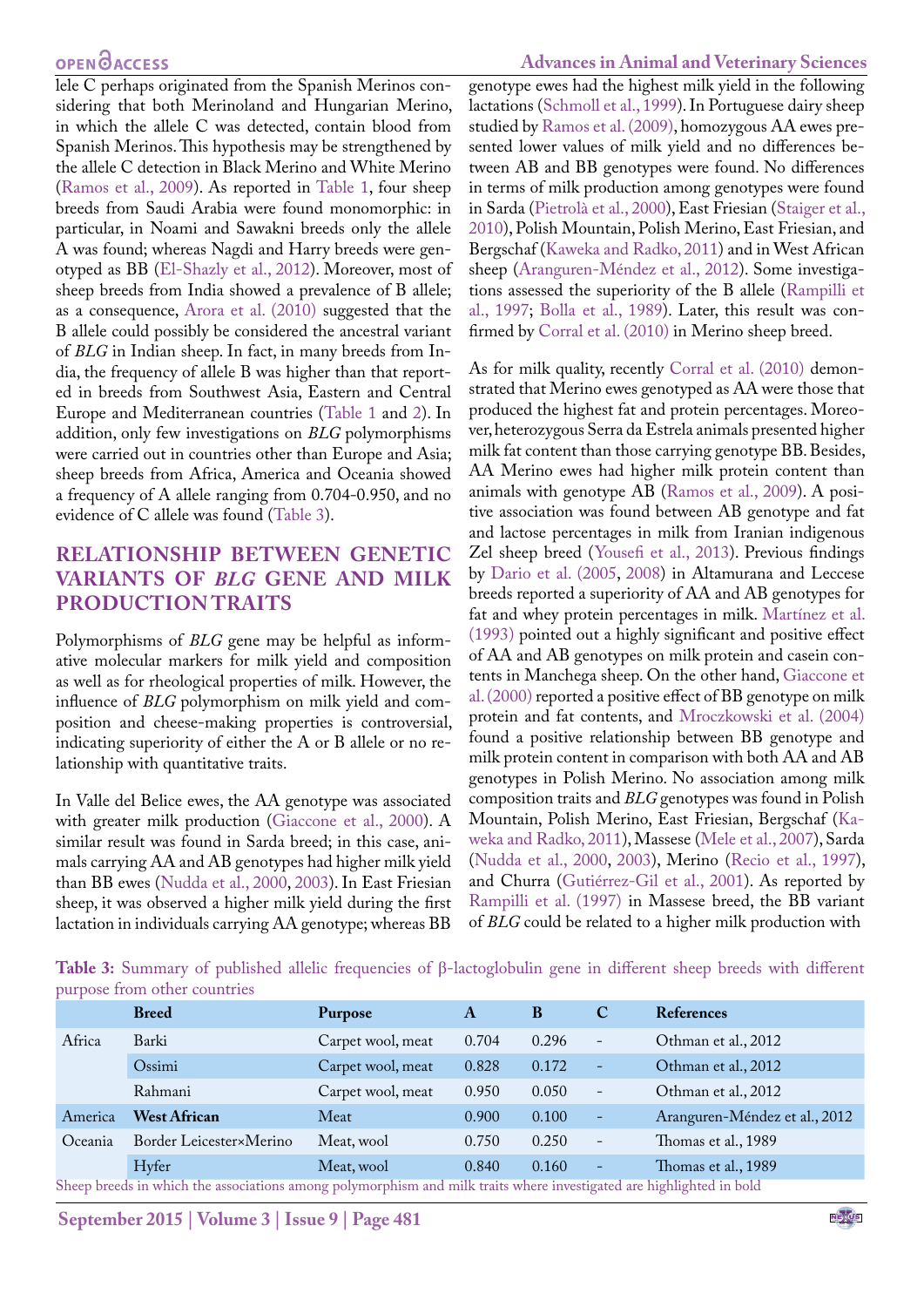#### **OPEN**OACCESS

lower casein content and greater overall amount of whey proteins. At the same time, the AA and AB genotypes showed higher β-lactoglobulin and total casein contents and were related to a better quality of milk also in terms of rennetability. To date, only one investigation reported the relationship between *BLG* genotypes and milk fatty acid composition in sheep; in particular, milk from AB individuals had the lowest concentration of medium-chain fatty acids and the highest level of trans fatty acids, monounsaturated fatty acids and long-chain fatty acids, with no significant differences regarding the polyunsaturated fatty acids level ([Mele et al., 2007\)](#page-5-15).

Many investigations have shown a superiority of milk from AA ewes for cheese processing thanks to its shorter clotting time, a better rate of curd firming and a favourable cheese yield [\(Lopez Galvez et al., 1993;](#page-5-20) [1994;](#page-5-21) [1998;](#page-5-22) [Rampilli et](#page-6-10) [al., 1997;](#page-6-10) Gutierrèz-Gil et al., 2001). In addition, Garzón et al. (1993) reported a superiority of AA and AB genotypes, in comparison to BB homozygotes, in terms of curdling time, medium and maximum firmness, rate of firming, and curd yield in Manchega breed. These results conflict with data reported by Pilla et al. (1995) who found that the B allele positively affected the rennet coagulation properties of milk. No association between *BLG* polymorphism and milk renneting properties (clotting time, curd firming time and curd firmness) was found by [Recio et al. \(1997\)](#page-6-7) in Merino ewes and by [Nudda et al. \(2000\)](#page-5-18) in Sarda breed. More recently, [Çelik and Özdemir \(2006\)](#page-4-5) investigated the association between *BLG* genetic variants and rennet clotting time in milk belonging to Awassi and Morkaraman breeds without statistical significant differences.

## **CONCLUSIONS**

It is noteworthy that the available literature provides no conclusive remarks about the effects of different β-lactoglobulin genotypes on milk production traits and coagulation properties in ovine species. Sometimes, results from different investigations are not comparable with each other for many reasons: population size, breed, frequency of the considered genotypes, statistical models used for data analysis. Moreover, the conflicting reports on the association of genetic variants of *BLG* with milk production traits may be due to the lack of knowledge of the relatedness of the studied animals. Despite these controversial results, to include molecular genetic markers in selection to improve livestock productive performance is also a target in sheep breeding to enhance the economy of dairy sheep production worldwide. To improve the local farms productivity in developing countries and in marginal areas of developed countries is a strategy to limit the off-farm migration and safeguard the current wide animal biodiversity. However, the fact remains that to sustain the economy of rural and marginal areas is also a crucial target in developed countries.

**CONFLICT OF INTEREST**

## **AUTHORS CONTRIBUTION**

All authors contributed equally to the manuscript.

#### **REFERENCES**

- <span id="page-4-2"></span>•Ali S, McGlenaghan M, Simons JP, Clark AJ (1990). Characterization of the alleles encoding β-lactoglobulin A and B. Gene. 91: 202–207. [http://dx.doi.](http://dx.doi.org/10.1016/0378-1119(90)90089-A) [org/10.1016/0378-1119\(90\)90089-A](http://dx.doi.org/10.1016/0378-1119(90)90089-A)
- <span id="page-4-4"></span>•Anton BI, Zsolnai A (1999). Identification of the variant C of β‐lactoglobulin in sheep using a polymerase chain reaction‐ restriction fragment length polymorphism method. J. Anim. Breed. Genet. 116(6): 525-528. [http://dx.doi.org/10.1046/](http://dx.doi.org/10.1046/j.1439-0388.1999.00207.x) [j.1439-0388.1999.00207.x](http://dx.doi.org/10.1046/j.1439-0388.1999.00207.x)
- •Aranguren-Méndez JA, Portillo MG, Yáñez LF, Rincón X, Villasmil-Ontiveros Y (2012). Polimorfismo genético de la beta-lactoglobulina en ovejas tropicales en Venezuela y su efecto sobre la producción láctea. AICA. 2: 193-196.
- <span id="page-4-3"></span>•Arora R, Bhatia S, Mishra BP, Sharma R, Pandey AK, Prakash B, Jain A (2010). Genetic polymorphism of the β-lactoglobulin gene in native sheep from India. Biochem. Genet. 48(3-4): 304-311.<http://dx.doi.org/10.1007/s10528-009-9323-6>
- •Barillet F, Mahé MF, Pellegrini O, Grosclaude F, Bernard S (1993). Polymorphisme genetique des proteines du lait en race ovine de Lacaune. In: Fifth International symposium on machine milking of small ruminants, Budapest, Hungary. pp. 1-9.
- <span id="page-4-1"></span>•Bell K, Mckenzie HA (1967). The whey proteins of ovine milk: β-lactoglobulins A and B. Biochim. Biophys. Acta. 147: 123–134. [http://dx.doi.org/10.1016/0005-2795\(67\)90095-](http://dx.doi.org/10.1016/0005-2795(67)90095-5) [5](http://dx.doi.org/10.1016/0005-2795(67)90095-5)
- •Bolla P, Caroli A, Mezzelani A, Rizzi R, Pagnacco G, Fraghì A, Casu S (1989). Milk protein markers and production in sheep. Anim. Genet. 20: 78-79.
- <span id="page-4-6"></span>•Calavia MC (1997). Componentes y fenotipos de las casenínas y proteínas del lactosuero de leche de oveja (razas Lacha y Carranzana) comportamiento de las mismas durante la coagulación por quimosina y estabilidad térmica de la β-lactoglobulina. Ph.D. thesis Universidad de Zaragoza, Spain.
- <span id="page-4-5"></span>•Çelik Ş, Özdemir S (2006). β-lactoglobulin variants in Awassi and Morkaraman sheep and their association with the composition and rennet clotting time of the milk. Turk. J. Vet. Anim. Sci. 30(6): 539-544.
- <span id="page-4-8"></span>•Chessa S, Bolla P, Dario C, Caroli A, Pieragostini E (2003). Milk protein polymorphisms in the ovine breed Gentile di Puglia. Sci. Tecn. Latt-Cas. 54(3): 191-198.
- <span id="page-4-7"></span>•Chiofalo L, Micari P, Girmenia AM (1986). Polymorphism genetico del locus β-lattoglobulina nella razza ovina Comisana allevate in Sicilia. Zoot. Nutr. Anim. 12: 73-80.
- <span id="page-4-0"></span>•Clark AJ (1998). The mammary gland as a bioreactor: expression, processing, and production of recombinant proteins. J. Mamm. Gland Biol. Neoplasia. 3(3): 337-350. [http://dx.doi.](http://dx.doi.org/10.1023/A:1018723712996) [org/10.1023/A:1018723712996](http://dx.doi.org/10.1023/A:1018723712996)
- <span id="page-4-9"></span>•Corral JM, Padilla JA, Izquierdo, M (2010). Associations between milk protein genetic polymorphisms and milk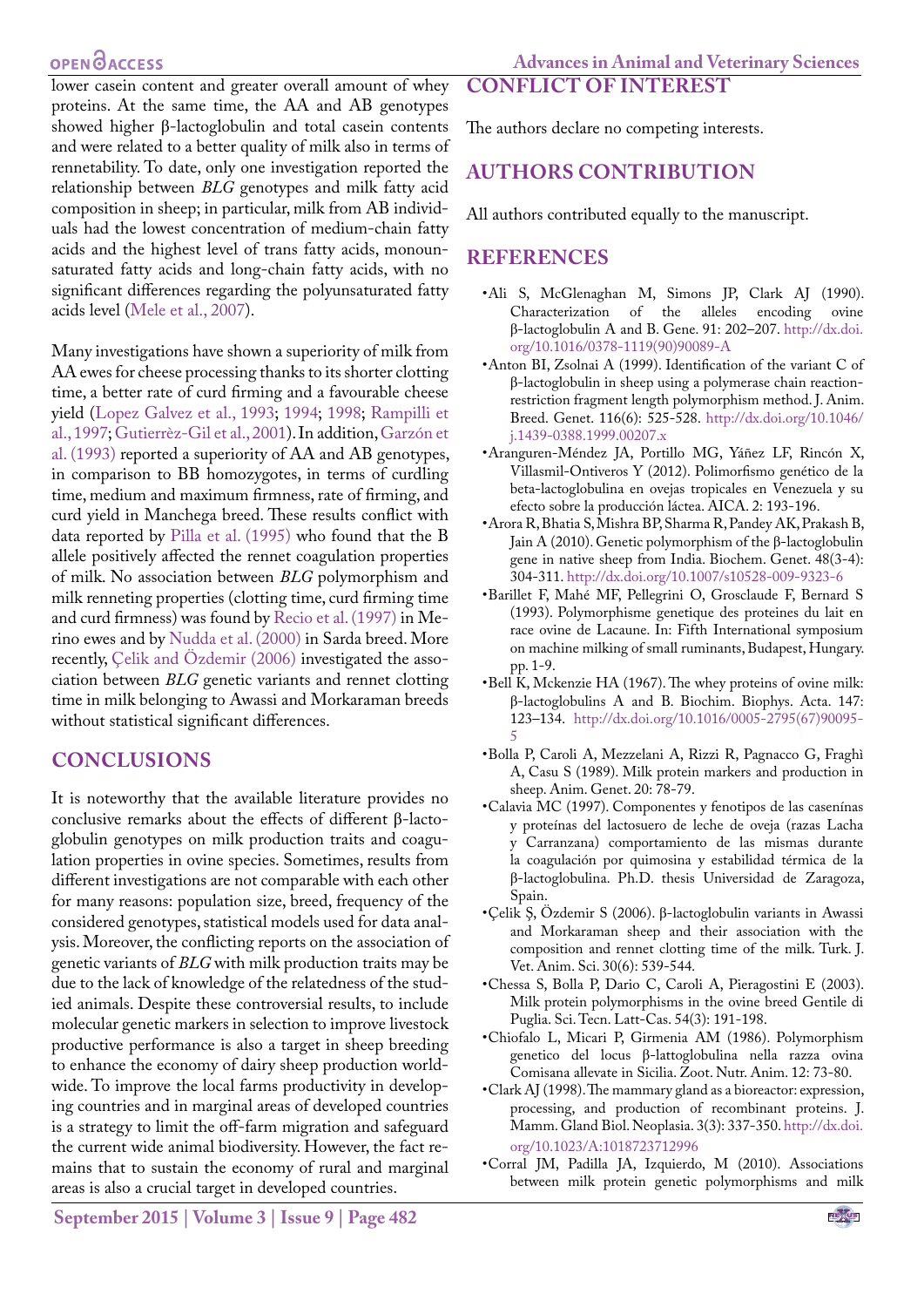production traits in Merino sheep breed. Livest. Sci. 129(1): 73-79.<http://dx.doi.org/10.1016/j.livsci.2010.01.007>

- <span id="page-5-16"></span>•Dario C, Carnicella D, Bufano G (2005). Effect of β-lactoglobulin genotypes on ovine milk composition in Altamurana breed. Arch. Zootec. 54(1): 105–108.
- <span id="page-5-17"></span>•Dario C, Carnicella D, Dario M, Bufano G (2008). Genetic polymorphism of β-lactoglobulin gene and effect on milk composition in Leccese sheep. Small Rum. Res. 74(1): 270- 273. <http://dx.doi.org/10.1016/j.smallrumres.2007.06.007>
- <span id="page-5-11"></span>•Elmaci C, Oner Y, Balcioglu MS (2007). β-lactoglobulin gene types in Karacabey Merino sheep breeds using PCR-RFLP. J. Appl. Anim. Res. 32(2): 145-148. [http://dx.doi.org/10.10](http://dx.doi.org/10.1080/09712119.2007.9706865) [80/09712119.2007.9706865](http://dx.doi.org/10.1080/09712119.2007.9706865)
- <span id="page-5-6"></span>•El-Shazly SA, Mahfouz ME, Al-Otaibi SA, Ahmed MM (2012). Genetic polymorphism in β-lactoglobulin gene of some sheep breeds in the Kingdom of Saudi Arabia (KSA) and its influence on milk composition. Afr. J. Biotechnol. 11(19): 4330-4337.
- <span id="page-5-7"></span>•Elyasi G, Shodja J, Nassiry MR, Tahmasebi A, Pirahary O, Javanmard A (2010). Polymorphism of β-lactoglobulin gene in Iranian sheep breeds using PCR-RFLP. J. Mol. Genet. 2(1): 6-9.<http://dx.doi.org/10.3923/jmolgene.2010.6.9>
- <span id="page-5-5"></span>•Erhardt G (1989). Evidence for a third allele at the β‐ lactoglobulin (β‐Lg) locus of sheep milk and its occurrence in different breeds. Anim. Genet. 20(3): 197-204. [http://](http://dx.doi.org/10.1111/j.1365-2052.1989.tb00857.x) [dx.doi.org/10.1111/j.1365-2052.1989.tb00857.x](http://dx.doi.org/10.1111/j.1365-2052.1989.tb00857.x)
- •Garzón SAI, Martinez HJ, Aparicio RF, Méndez MD, Montoro AV (1993). Relacion entre la β-lactoglobulina y los indices tecnologicos en ganado ovino Manchego (Relationship between β-lactoglobulin and technological indexes in Manchega sheep breed). Arch. Zootec. 42(157): 155-160.
- <span id="page-5-12"></span>•Giaccone P, Di Stasio L, Macciotta NP, Portolano B, Todaro M, Cappio-Borlino A (2000). Effect of β-lactoglobulin polymorphism on milk-related traits of dairy ewes analysed by a repeated measures design. J. Dairy Res. 67(3): 443-448. <http://dx.doi.org/10.1017/S0022029900004210>
- •Gutiérrez-Gil B, Arranz JJ, Othmane MH, de la Fuente LF, San Primitivo F (2001). Influencia del genotipo de la b-lactoglobulina ovina sobre caracteres cualitativos y rendimiento quesero individual en la raza Churra. ITEA. 22: 15–17.
- <span id="page-5-2"></span>•Hayes HC, Petit EJ (1993). Mapping of the beta-lactoglobulin gene and of an immunoglobulin M heavy chain-like sequence to homoeologous cattle, sheep and goat chromosomes. Mamm. Gen. 4: 207–210. [http://dx.doi.org/10.1007/](http://dx.doi.org/10.1007/BF00417564) [BF00417564](http://dx.doi.org/10.1007/BF00417564)
- <span id="page-5-8"></span>•Jyotsana B, Kumar R, Kumari R, Meena AS, Prince LLL, Prakash V, Kumar S (2014). β-lactoglobulin gene polymorphism in Indian sheep breeds of different agro-climatic regions. Ind. J. Anim. Sci. 84(10): 1133-1136.
- <span id="page-5-13"></span>•Kawecka A, Radko A (2011). Genetic polymorphism of β-lactoglobulin in sheep raised for milk production. J. Appl. Anim. Res. 39(1): 68-71. [http://dx.doi.org/10.1080/097121](http://dx.doi.org/10.1080/09712119.2011.565223) [19.2011.565223](http://dx.doi.org/10.1080/09712119.2011.565223)
- <span id="page-5-10"></span>•Kevorkian S, Manea MA, Georgescu SE, Dinischiotu A, Costache M (2008). Genotyping of β-lactoglobulin gene in Karakul sheep breed. Sci. Pap. Anim. Sci. Biotechnol. 41(1): 112-116.
- <span id="page-5-4"></span>•Kolde HJ, Braunitzer G (1983). The primary structure of ovine β-lactoglobulin. Milckwissenschaft 38: 70–72.
- <span id="page-5-1"></span>•Kontopidis G, Holt C, Sawyer L (2004). Invited review: β-lactoglobulin: binding properties, structure, and function. J. Dairy Sci. 87(4): 785-796. [http://dx.doi.org/10.3168/jds.](http://dx.doi.org/10.3168/jds.S0022-0302(04)73222-1)

[S0022-0302\(04\)73222-1](http://dx.doi.org/10.3168/jds.S0022-0302(04)73222-1)

- •Kučinskiene J, Vagonis G, Malevičiūtė J, Tapio I (2005). Genetic polymorphism of β-lactoglobulin in Lithuanian Blackface and Lithuanian Native Coarsewooled sheep. Veter. Zootech. 29(51): 90-92.
- •Kusza S, Sziszkosz N, Nagy K, Masala A, Kukovics S, András J (2015). Preliminary result of a genetic polymorphism of β-lactoglobulin gene and the phylogenetic study of ten Balkan and Central European indigenous sheep breeds. Acta Biochim. Polon. 62(1): 109-112. [http://dx.doi.](http://dx.doi.org/10.18388/abp.2014_846) [org/10.18388/abp.2014\\_846](http://dx.doi.org/10.18388/abp.2014_846)
- <span id="page-5-21"></span>•Lopez-Galvez G, Amigo L, Ramos M (1994). Genetic polymorphism of whey proteins in two ovine breeds. Milchwissenschaft. 49: 123 125.
- <span id="page-5-20"></span>•Lopez-Galvez G, Ramos M, Martin-Alvarez PJ, Juarez M (1993). Influence of milk protein polymorphism on cheese producing ability in the milk of Manchega sheep breed. In: Cheese yield and factors affecting its control. Brussels, Belgium; Int. Dairy Federation, pp. 163- 173.
- <span id="page-5-22"></span>•Lopez-Galvez G, Ramos M, Martin-Alvarez PJ, Juarez M (1998). Influence of milk protein poly-morphism on cheese producing ability in the milk of Manchega ewes breed. Sheep Dairy News (United Kingdom). 15: 35-36.
- <span id="page-5-3"></span>•Lunden A, Nilsson M, Janson L (1997). Marked effect of β-lactoglobulin polymorphism on the ratio of casein to total protein in milk. J. Dairy Sci. 80: 2996–3005. [http://dx.doi.](http://dx.doi.org/10.3168/jds.S0022-0302(97)76266-0) [org/10.3168/jds.S0022-0302\(97\)76266-0](http://dx.doi.org/10.3168/jds.S0022-0302(97)76266-0)
- •Mácha J, Novackova I (1974). Geneticky polymorfismus betalaktoglobulinu V mléce ovci. Zivocisna Vyroba. 19: 883–888.
- •Martínez HJ, Garzón SA, Méndez MD, Aparicio RF, Vera VA (1993). Influencia de las variantes genéticas de la β-lactoglobulina sobre el ph, caseina total y rendimiento en cuajada en ovejas de raza Manchega (β-lactoglobulin genetic variants influence on ph, total casein and curd yield in Manchega sheep breed). Arch. Zootec. 42: 245-252.
- <span id="page-5-15"></span>•Mele M, Conte G, Serra A, Buccioni A, Secchiari P (2007). Relationship between beta-lactoglobulin polymorphism and milk fatty acid composition in milk of Massese dairy ewes. Small Rum. Res. 73(1): 37-44. [http://dx.doi.org/10.1016/j.](http://dx.doi.org/10.1016/j.smallrumres.2006.10.021) [smallrumres.2006.10.021](http://dx.doi.org/10.1016/j.smallrumres.2006.10.021)
- •Miluchová M, Trakovická A, Gábor M (2011). Polymorphism and genetic structure of LGB gene (RsaI) in Valachian sheep population. Sci. Pap. Anim. Sci. Biotechnol. 44(1): 303-305.
- <span id="page-5-0"></span>•Moatsou G, Hatzinaki A, Samolada M, Anifantakis E (2005). Major whey proteins in ovine and caprine acid wheys from indigenous Greek breeds. Int. Dairy J. 15: 123–131. [http://](http://dx.doi.org/10.1016/j.idairyj.2004.06.005) [dx.doi.org/10.1016/j.idairyj.2004.06.005](http://dx.doi.org/10.1016/j.idairyj.2004.06.005)
- <span id="page-5-14"></span>•Mroczkowski S, Korman K, Erhardt G, Piwczynski D, Borys B (2004). Sheep milk protein polymorphism and its effect on milk performance of Polish Merino. Archiv. Fur Tierzucht 47(6; SPI): 114-121.
- <span id="page-5-9"></span>•Nassiry MR, Shahroudi FE, Tahmoorespur M, Javadmanesh A (2007). Genetic variability and population structure in betalactoglobulin, calpastain and calpain loci in Iranian Kurdi sheep. Pak. J. Biol. Sci. 10(7): 1062-1067. [http://dx.doi.](http://dx.doi.org/10.3923/pjbs.2007.1062.1067) [org/10.3923/pjbs.2007.1062.1067](http://dx.doi.org/10.3923/pjbs.2007.1062.1067)
- <span id="page-5-18"></span>•Nudda A, Feligini M, Battacone G, Campus RL, Pulina G (2000). Effects of β-lactoglobulin genotypes and parity on milk production and coagulation properties in Sarda dairy ewes. Zoot. Nutr. Anim. 26(3): 137-143.
- <span id="page-5-19"></span>•Nudda A, Feligini M, Battacone G, Macciotta NPP, Pulina G (2003). Effects of lactation stage, parity, beta-lactoglobulin genotype and milk SCC on whey protein composition in

NE**Xus**